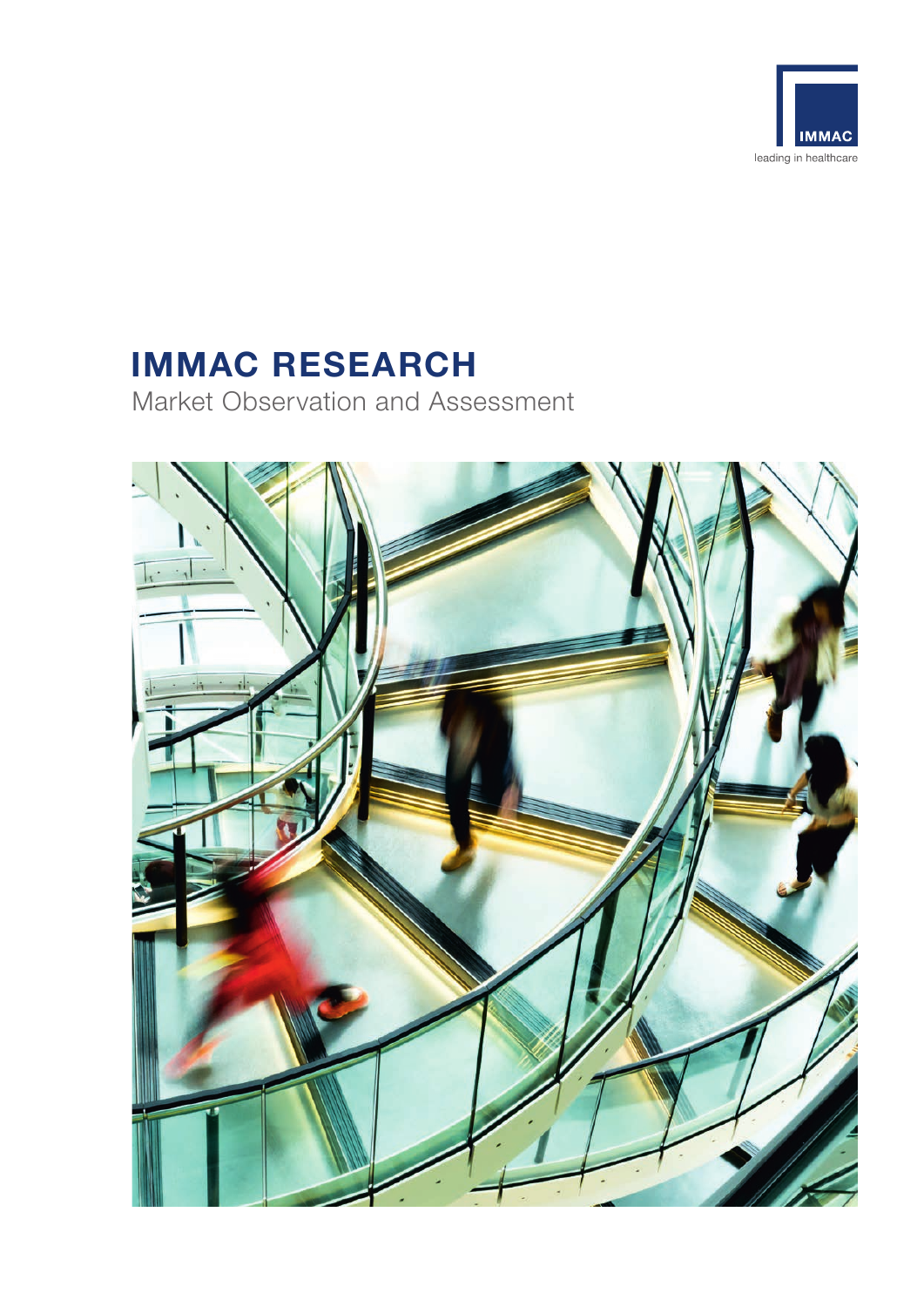### **IMMAC RESEARCH**

Is strongly networked



**In organizational terms, IMMAC Research is part of the business unit IMMAC Acquisition.**

Within the scope of due diligence for existing properties, IMMAC Research intensively examines every investment project with a view to its location, demand and competition and visits and inspects the properties on site. The central issue is always the same: Is the investment project suitable for sustained investments from a market point of view and may the acquisition be recommended from a market point of view.

Besides due diligence for existing properties, IMMAC Research assists IMMAC Sozialbau and IMMAC Wohnbau in providing market assessments and finding appropriate locations.

Last but not least, IMMAC Research is also the group-wide point of contact for all questions concerning market development and competition especially in the conception and sales phase. IMMAC Research also provides reports of the current market development to sales partners, external valuers and financing banks on a regular basis. Following the acquisition of a property and placement of the fund, IMMAC Research assists Hanseatische Kapitalverwaltung, for example: preparing the annual reports.

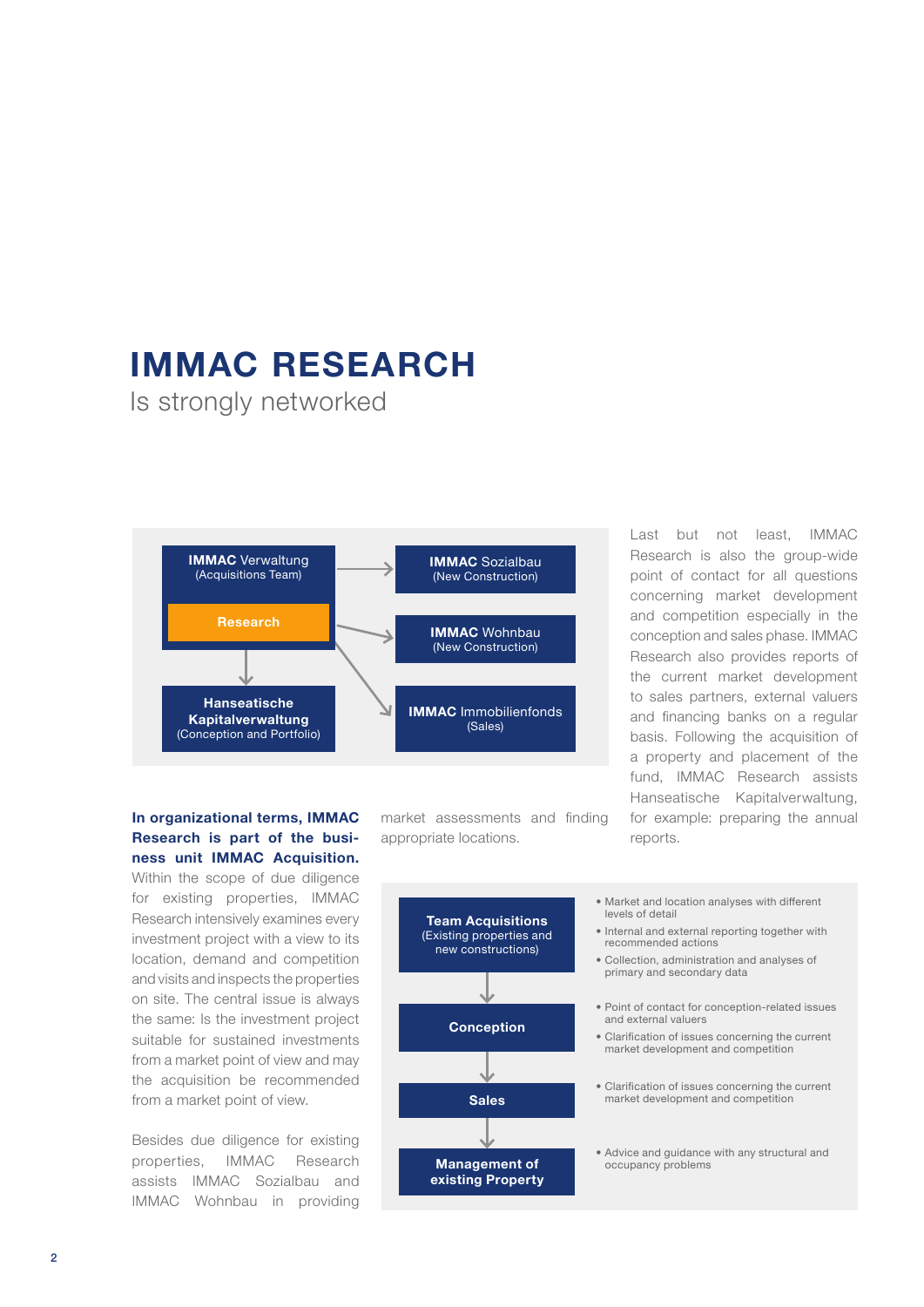

### **MARKET OBSERVATION**

Is the Basis for every Market Assessment

**Market Assessment is always tied to an intense market observation on a regular basis. IMMAC RESEARCH analyses information and data from diff erent sources concerning the current market development every day and makes them available in the geo-information system RegioGraph of GfK Geomarketing GmbH.** 

RegioGraph delivers data for all administrative units in Germany, from the postcode over the communities to the counties and federal states. Depending on the level, IMMAC Research enters a number of different key figures to the system. Besides the GfK purchasing power index, the software provides demographic statistics from the recent years as well as demographic forecasts.

IMMAC Research has integrated all inpatient care facilities, hospitals and rehabilitation centres in Germany on an object level. This includes data like address and name of the facility, information concerning size, scope of services and structural quality. In addition, IMMAC Research updates new construction projects on a daily basis. And last but not least all existing IMMAC properties are located in the system.

IMMAC Research has thus created a unique data base containing more than 1.8 million data fields which ensure both a daily market observation and a quick market assessment. If there should be an overlap between object level and administrative unit, the system allows IMMAC Research to comment the demand and supply situation, next to no time.



Example Distribution of Care Quota in Germany (Map Basis: GfK Geomarketing GmbH)

This constant and meticulous market observation is the only way for a long-term valid market assessment.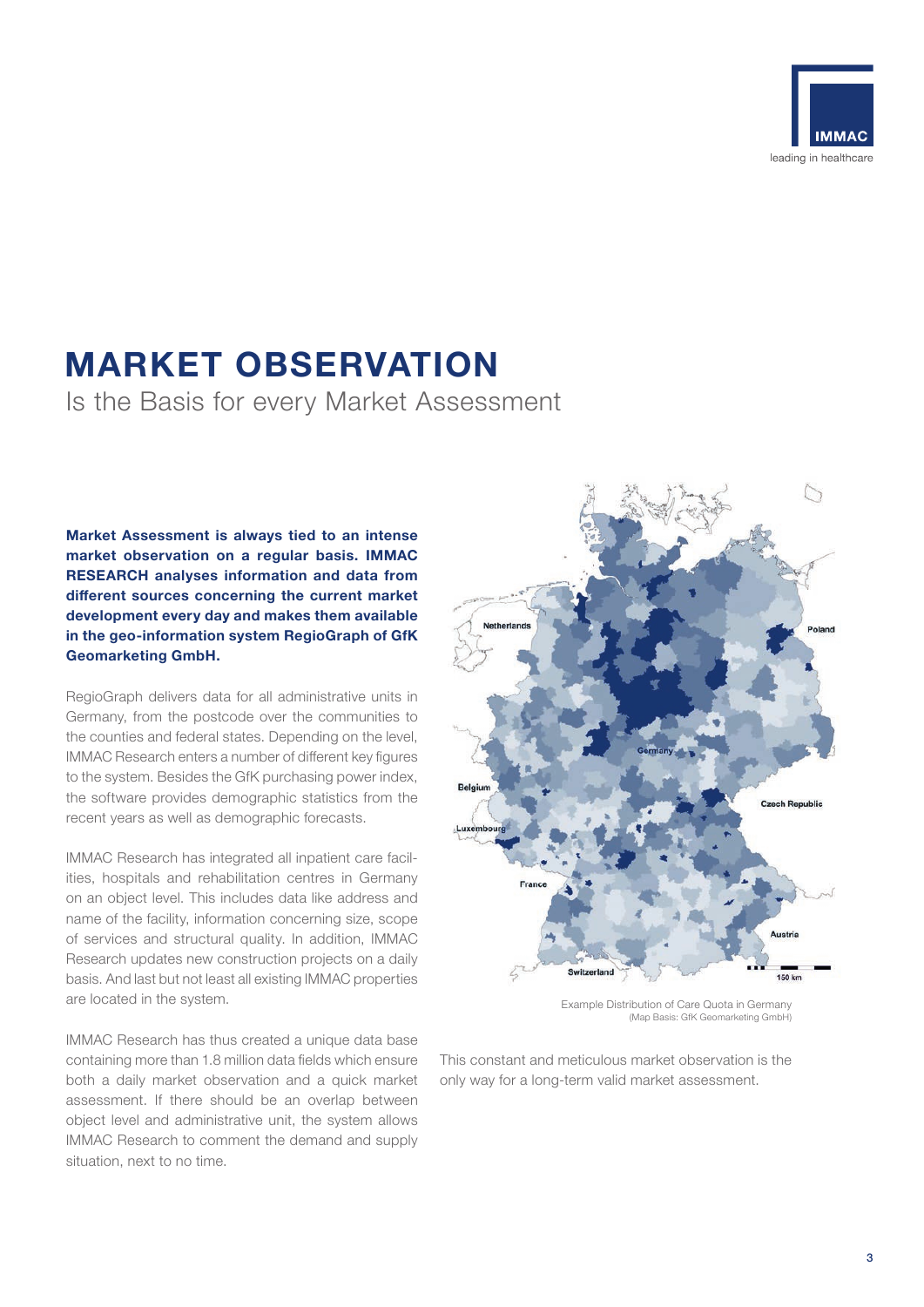### **MARKET ASSESSMENT** Outcome of Tried and Tested Analysing Methods

#### **IMMAC Research considers a number of various criteria when assessing whether a long-term investment is recommendable from a market point of view.**

In addition to the evaluation of the macro and micro location, the balance between supply and demand is carefully analysed in detail: Is there a need for inpatient care places in the

relevant community? Or is there a certain oversupply in relation to the demand in the community? A statistical overhang of care places may indeed have impact on occupancy and intensity of competition.

A demand quota derived from official statistics is applied for men and women aged 65 and over living in the community to determine the local need for inpatient care places. What is important in this context. is that light is not only shed on the current status quo situation, but also on the future development of the demand. The detailed analysis of the target group of persons over 65 years of age is therefore of great importance.

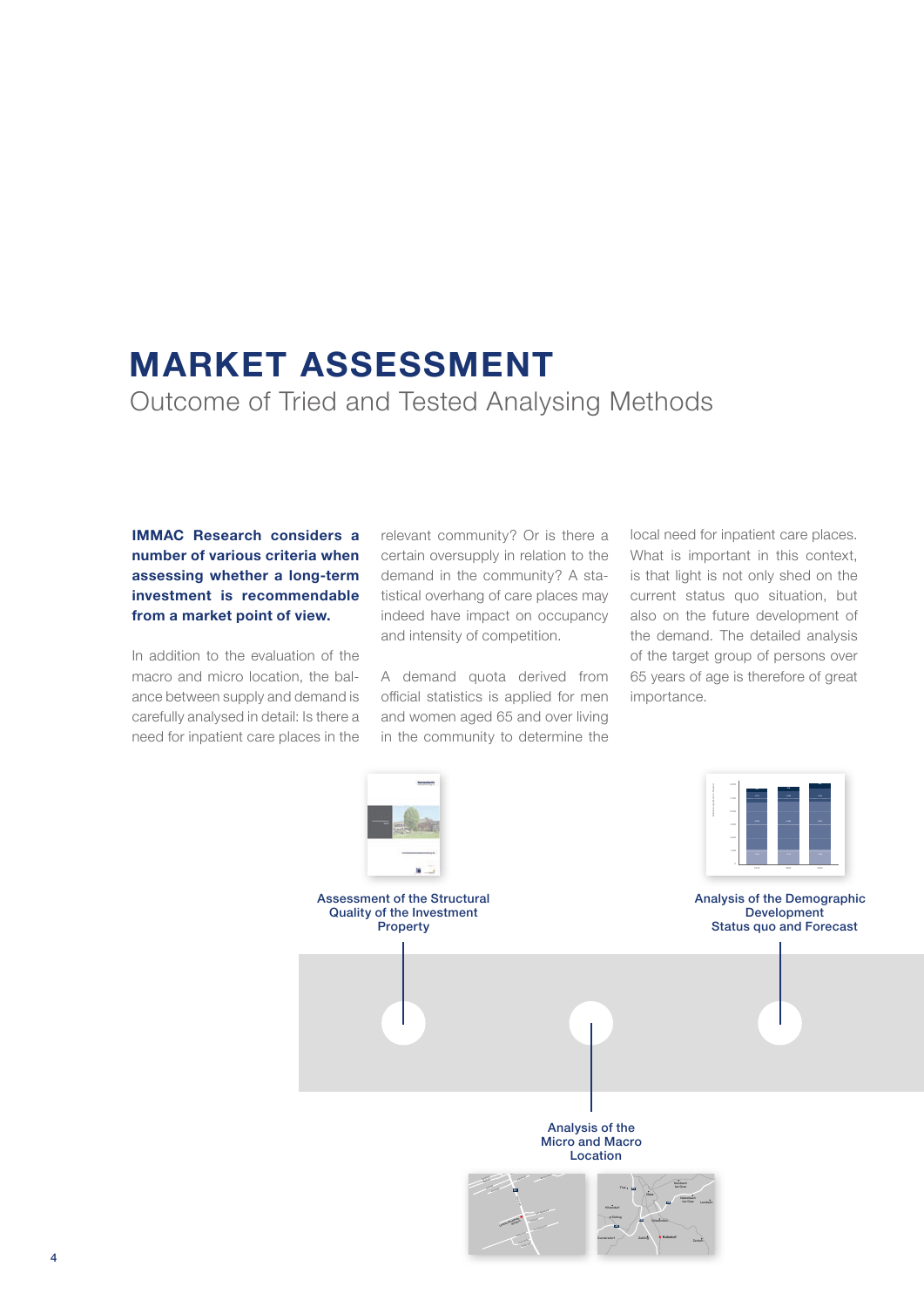

IMMAC Research is in particular concerned that all the statements and conclusions are understandable also for external readers. The majority of the sources used is therefore public and may be consulted online at any time. Likewise, IMMAC Research does not calculate the demographic forecasts itself but obtains these data online from Bertelsmann Stiftung. An intense database analysis including a plausibility check on site, however, provides answers to the competitors and the total number of care places available locally. Next to the inspection of the investment property, in which above all the structural quality is rated, possible local competitors should be reviewed. This is the only way to evaluate the quality of the investment property in relation to the

local market and to come up with a comprehensive assessment of the investment.

This extensive market analysis serves, on the one hand, as internal basis for decision-making and on the other hand is made available to the financing bank.



Competitive Analysis including Research on site

> **Investment Assessment**

Statistical Calculation of the Supply Situation Status quo and Forecast

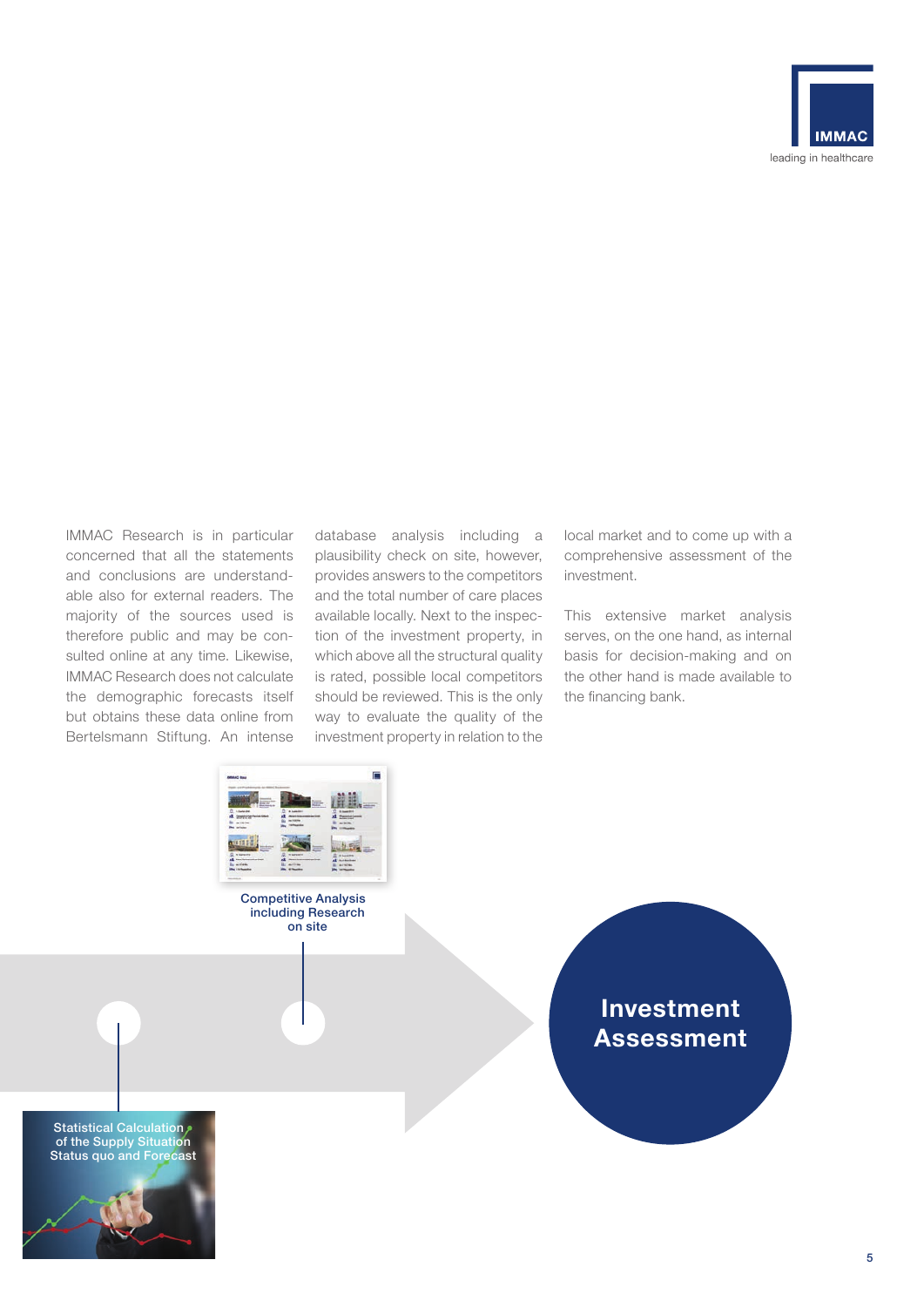## **WHITE-SPOT ANALYSES** IMMAC RESEARCH seek for Regions with Statistical Demand

**The decision for a new construction is taken in close cooperation between IMMAC and the operator. Depending on the size of the operator IMMAC also provides consulting services which go well beyond technical and commercial project management. As** 

**an example: expansion areas are determined together with the operator within the scope of a new construction project to specifically search for a suitable piece of land for the construction of the new care facility.**

In this context, IMMAC Research has conducted a White-Spot-Analysis with the aim to identify communities in Germany which have a statistical demand for inpatient care places now and in future. To this end, supply and demand for inpatient care places were matched on a community level.

As a result, IMMAC Research has succeeded in limiting the search for land for the new construction of care homes to communities which only have a need for care places. This can, for example, reduce the duration of first occupancy. In

addition, IMMAC can take a more laid-back view when establishing itself on the local market rather than in a saturated market with its strong predatory competition. Besides the pure consideration of the healthcare situation, IMMAC aims to invest in regions which promise a stable so-



cio-economic development and a sound economic basis, also in the future. To achieve this goal, IMMAC has developed a score system which combines the calculated demand situation on community-level for example with parameters like purchase power, demography or location in a conurbation. The higher the need and the more sustainable the location, the better the score  $(1 = \text{very})$ good;  $5 = \text{very bad}$ ).

The White-Spot-Analysis therefore allows the selective search for land

> in regions of demand with a perspective for a long-lasting future. In the case of the expansion of an operator with which IMMAC maintains close ties, the distance to the closest existing facility of the operator might be included in the score system to provide best synergy effects in regions of demand and to further boost expansion.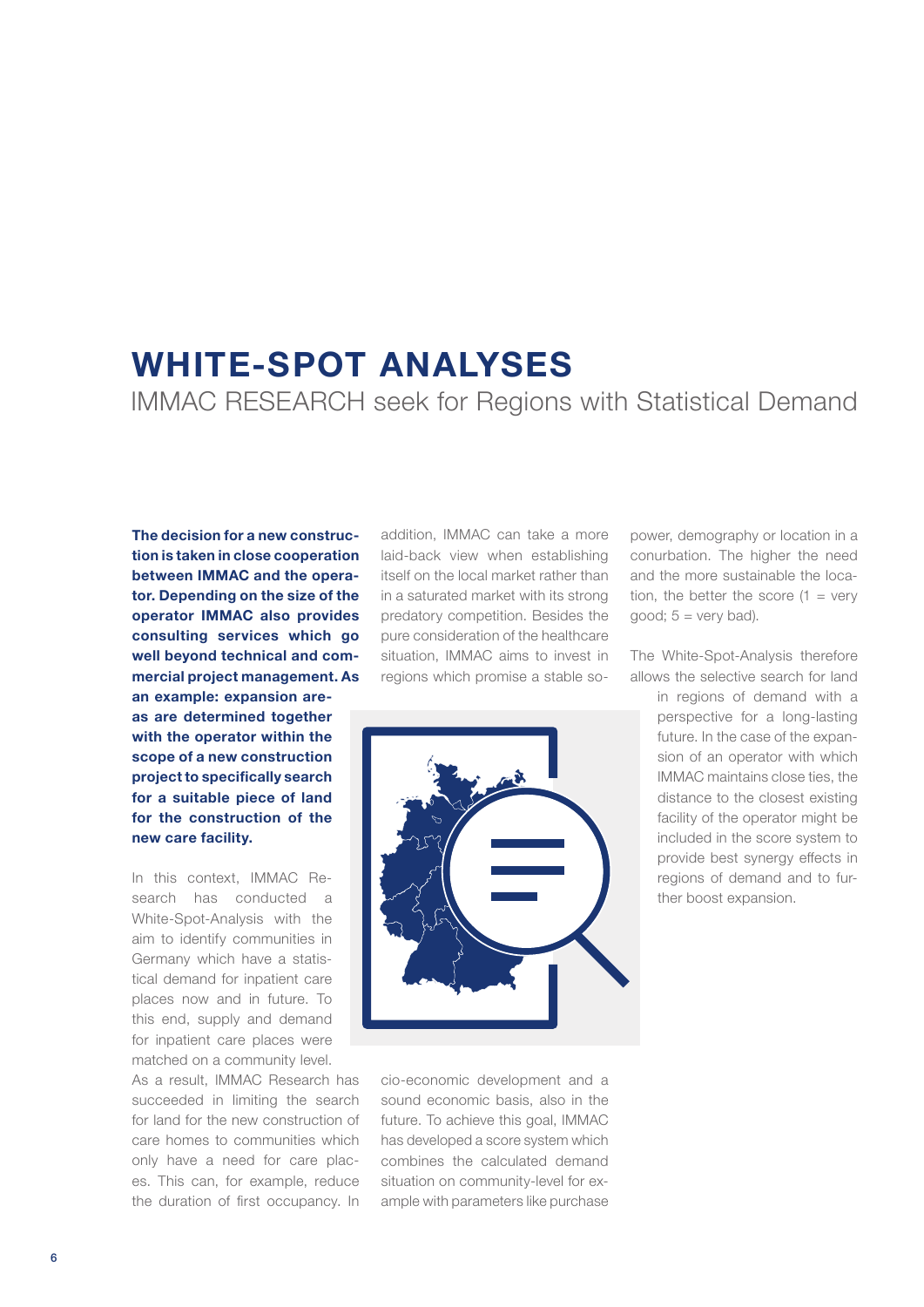

### **EXPANSION** IMMAC Reseach explores New Countries and Markets

#### **IMMAC Research examines potential international expansion targets in close consultation with the Management.**

In addition to a comprehensive market and competition analysis which screens the opportunities and risks of a possible expansion into a new market, the respective market undergoes an intense examination on the spot, as a general rule. The main focus of expansion lies on the geographical expansion involving the acquisition of inpatient care facilities primarily in other European countries. Furthermore, IMMAC Research takes a closer look at other asset classes both in Germany and abroad and examines the market entry.